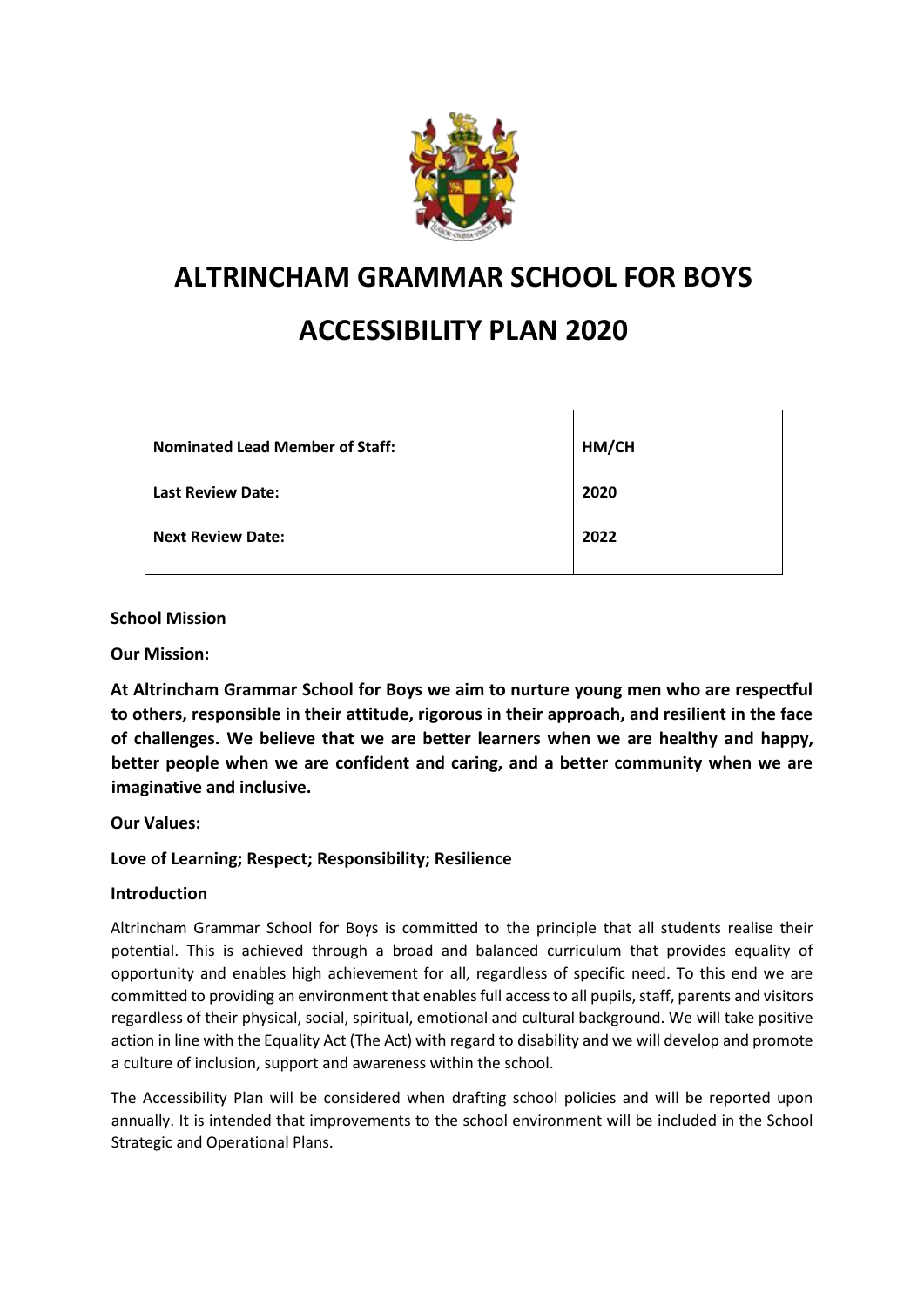## **Purpose**

# **The Plan sets out proposals to increase access to education for students with a disability in the three required areas as stated in the planning duties in The Act:**

- increase the extent to which students with disability can participate in the school curriculum.
- improve access to the physical environment of the school.
- improve the delivery of information.

### **The school also recognises its responsibility towards staff with disability and will:**

- monitor recruitment procedures to ensure that all people with disabilities are given equal opportunities.
- ensure that any staff with disabilities are supported with special provision to ensure that they can work effectively.
- and where necessary, make reasonable adjustment to enable staff to fully access the work place.

### **Legislation and Guidance**

This document meets the requirements of schedule 10 of the Equality Act 2010 and the Department for Education (DfE) guidance for schools on the Equality Act 2010.

The Equality Act 2010 defines an individual as disabled if he or she has a physical or mental impairment that has a 'substantial' and 'long-term' adverse effect on his or her ability to undertake normal day to day activities.

Under the Special Educational Needs and Disability (SEND) Code of Practice, 'long-term' is defined as 'a year or more' and 'substantial' is defined as 'more than minor or trivial'. The definition includes sensory impairments such as those affecting sight or hearing, and long-term health conditions such as asthma, diabetes, epilepsy and cancer.

Schools are required to make 'reasonable adjustments' for pupils with disabilities under the Equality Act 2010, to alleviate any substantial disadvantage that a disabled pupil faces in comparison with nondisabled pupils. This can include, for example, the provision of an auxiliary aid or adjustments to premises.

## **Monitoring**

The Plan will be reviewed in consultation with students, students with disability, parents of students with disability, staff, Governors and external stakeholders.

### **What is meant by disability?**

### **The Act defines disability as:**

**"A person has a disability if he or she have a physical or mental impairment that has a substantial and long-term adverse effect on his or her ability to carry out daily activities."**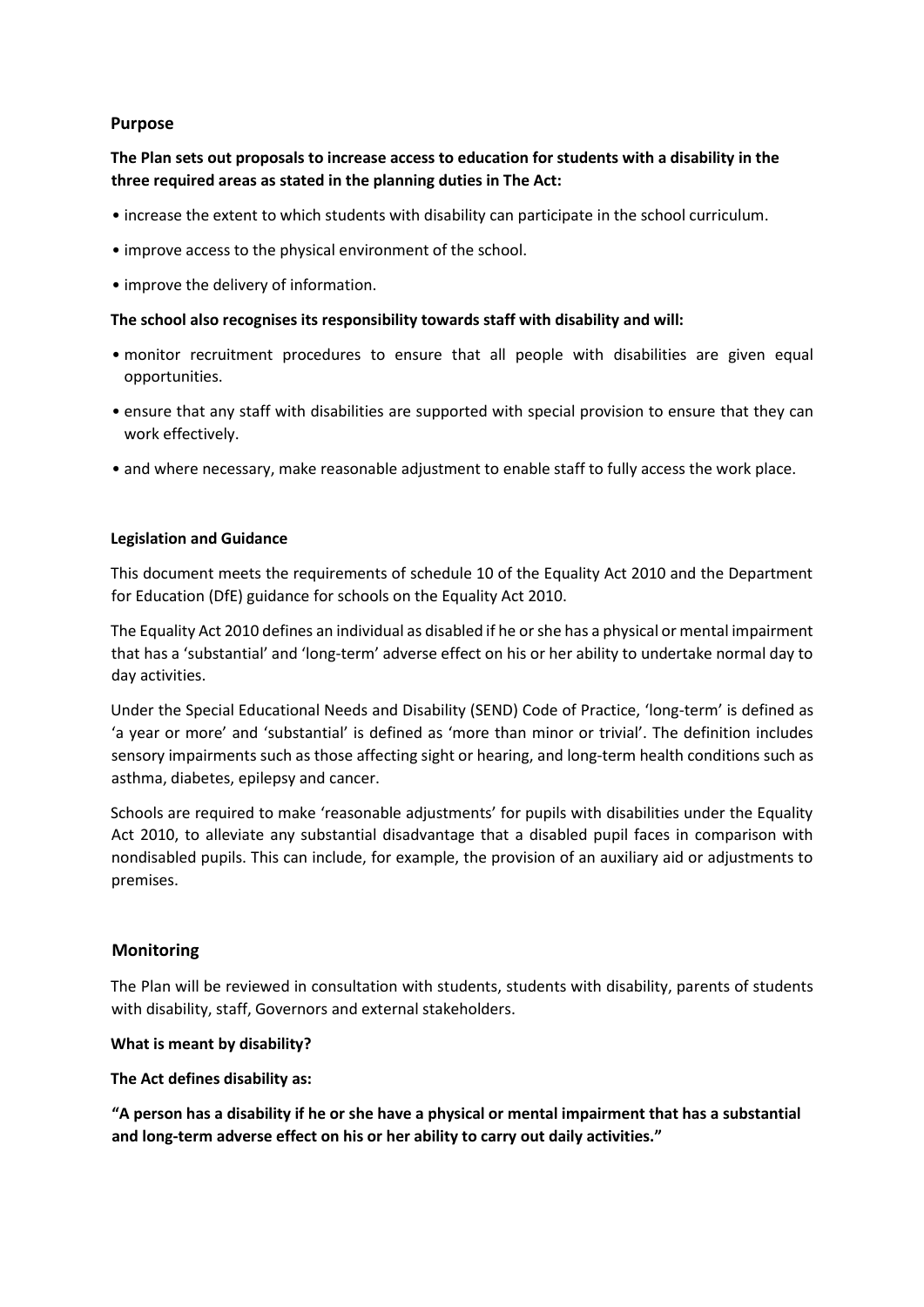These impairments include sensory loss, mental health condition, learning difficulties, dyslexia and physical/medical conditions such as mobility impairment, diabetes and epilepsy. Behaviour difficulties are only included when they relate to underlining physical or mental impairment or result from a mental condition which is well recognised, e.g. ADHD, ADD, ASC etc. This therefore includes a number of students who are or may be on our Special Educational Needs and Disabilities (SEND) Register.

Within this document the term "curriculum" refers to both teaching and learning within school time and participation in co-curricular activities and school visits.

# **Overall Strategy**

# **We aim over time to increase the accessibility of provision for all students, staff and visitors including those with disabilities. Our strategies include:**

- setting admission criteria which do not discriminate against students with disabilities or treat them unfairly
- having high expectations of all students be they disabled or able bodied
- finding ways in which all students can take part in the full curriculum including sport, music and other co-curricular activities
- planning out-of-school activities including all school trips so that students with disabilities can participate
- devising teaching strategies which will remove barriers to learning and participation for students with disabilities
- planning the improvement and the modification of the physical environment of the school to cater for the needs of students with disabilities as resources allow
- raising awareness of disability amongst all school staff
- providing written information for students with disabilities in a form which is user friendly
- using language which does not offend in all literature and making staff and students aware of the importance of such language
- Consulting with outside specialists/medical advisers where provision of additional equipment might be required to enable a student with disability to access school eg laptop/tablet, adjustable furniture.

It is important that regular **monitoring** occurs to ensure that students with disabilities are not being disadvantaged and that this will lead to action planning.

# **Planning Duty 1**

# **Increasing the extent to which students with disabilities can participate in the school curriculum**

It is our aim to:

1. Audit students, who require learning support, in the autumn term, to assess the differentiated resources available to them.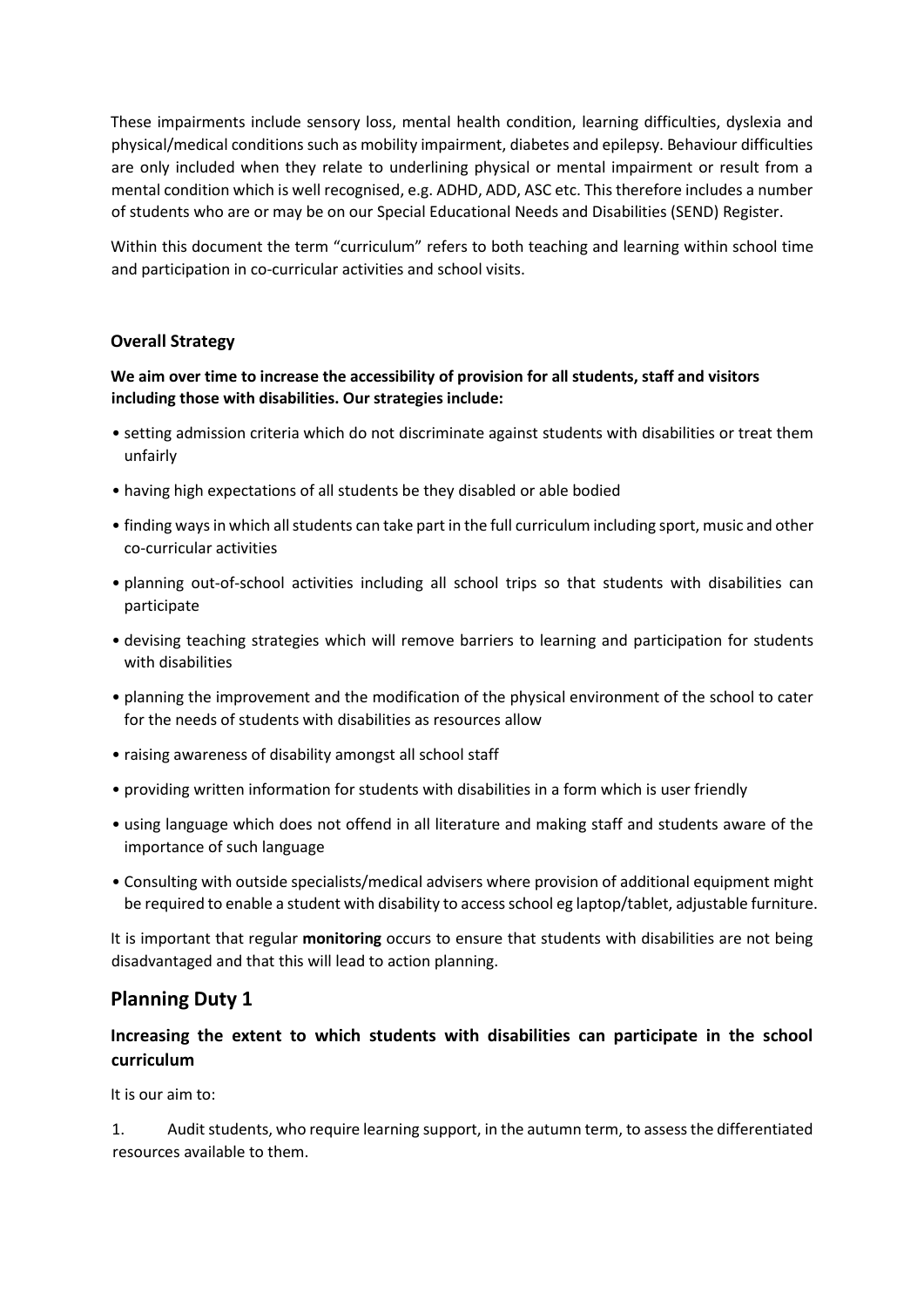2. Provide training to all staff on the importance of the differentiation of the curriculum and its delivery within the classroom.

- All departments to ensure that schemes of work have clear differentiation included.
- SEND Department to work closely with Heads of Department and teachers to ensure that all lessons are accessible to all pupils.
- Teaching staff to liaise with SENDCO and Teaching Assistants (TAs) prior to lessons so that support is fully utilised.
- 3. Ensure equal access for students with disability to co-curricular activities and school visits.
- Risk assessment and planning of trips to include accessibility references.
- Analyse co-curricular activities to ensure inclusion of pupils with disability and on the SEND List.
- 4. Ensure that all pupils feel supported and included within the school.

# **Planning Duty 2**

### **Improving access to the physical environment of the school:**

This is to enhance the extent to which students with disability can take advantage of the educational opportunities within the school.

AGSB is a large school of approximately 1,300 boys on a complex and intensively used site, which includes buildings and pathways which have differing levels, and in some cases restricted access. The school will seek to take all reasonable steps to accommodate specific requirements when they arise.

We will carry out an annual access audit to inform improvement of the physical environment of the school.

We will take account of the needs of students and visitors with physical difficulties and sensory impairments when planning and undertaking future improvements and refurbishments of the site and premises, to include improved access, lighting, acoustic enhancement and colour schemes and more accessible facilities and fittings.

We aim to improve the following over time within constraints on resources:

### **1. Access to/from the school:**

- Provide appropriate ratio of designated disabled parking spaces
- Install ramps next to existing steps where appropriate to improve pedestrian and wheelchair access
- **2. Lighting**
- Provide adequate lighting in all areas of the school environment

### **3. Signage**

• Improve signage around the school with appropriate additions which will facilitate those with visual impairment